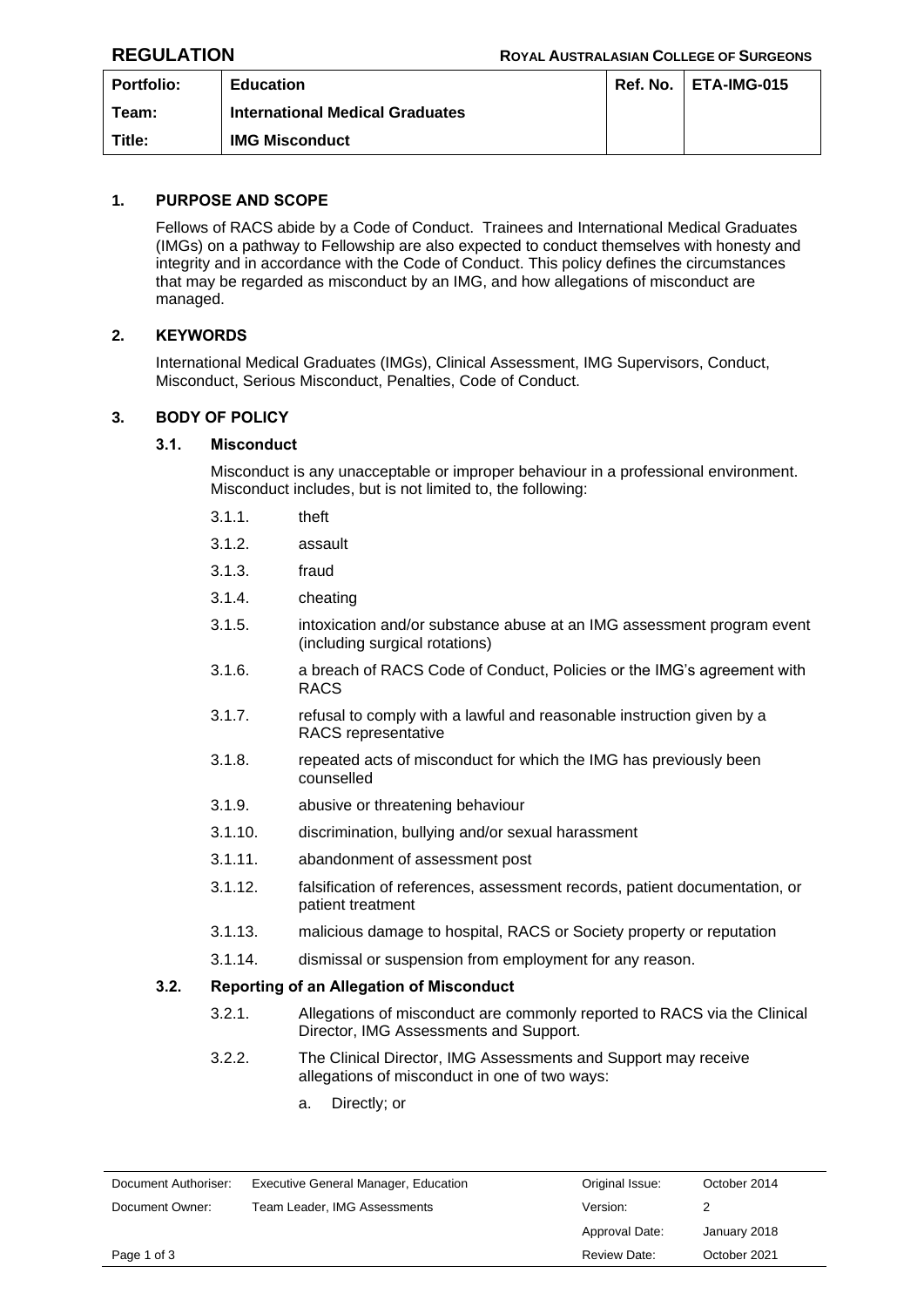| <b>Portfolio:</b>    | <b>Education</b> |                                                                                                                                                                                                                                                                                                                                                                                  | Ref. No.        | ETA-IMG-015  |
|----------------------|------------------|----------------------------------------------------------------------------------------------------------------------------------------------------------------------------------------------------------------------------------------------------------------------------------------------------------------------------------------------------------------------------------|-----------------|--------------|
| Team:                |                  | <b>International Medical Graduates</b>                                                                                                                                                                                                                                                                                                                                           |                 |              |
| Title:               |                  | <b>IMG Misconduct</b>                                                                                                                                                                                                                                                                                                                                                            |                 |              |
|                      |                  | b.<br>Via the RACS Complaints Office.                                                                                                                                                                                                                                                                                                                                            |                 |              |
|                      | 3.2.3.           | RACS will undertake an initial review of the allegation/s to determine if a<br>formal investigation is required.                                                                                                                                                                                                                                                                 |                 |              |
|                      | 3.2.4.           | If the initial review determines that the allegation does not warrant a formal<br>investigation the person raising the allegation will be informed and the<br>complaint will be closed.                                                                                                                                                                                          |                 |              |
|                      | 3.2.5.           | If the initial review determines that an allegation of misconduct is of<br>sufficient substance to warrant further investigation, the Clinical Director,<br>IMG Assessments and Support will consult with the following in order to initiate<br>the investigation process:                                                                                                       |                 |              |
|                      |                  | Specialty Training Board Chair and/or IMG Representative of the<br>a.<br>relevant specialty training Board; and                                                                                                                                                                                                                                                                  |                 |              |
|                      |                  | b.<br>RACS General Counsel.                                                                                                                                                                                                                                                                                                                                                      |                 |              |
|                      | 3.2.6.           | The Manager, Complaints may also be consulted.                                                                                                                                                                                                                                                                                                                                   |                 |              |
|                      | 3.2.7.           | As soon as practicable following a decision to investigate, an IMG will be<br>advised of the nature of the investigation and the allegation/s made.<br>Where appropriate the IMG will be provided with a copy of the allegation/s<br>(otherwise sufficient detail will be provided to the IMG to enable them to<br>properly respond to the allegation/s) and will be invited to: |                 |              |
|                      |                  | Provide a written submission addressing the allegation/s to the<br>a.<br>Clinical Director, IMG Assessments and Support; and                                                                                                                                                                                                                                                     |                 |              |
|                      |                  | b.<br>Attend a meeting of a subcommittee of the Board of Surgical<br>Education and Training (SET) convened to hear the matter (refer<br>3.4.1 below).                                                                                                                                                                                                                            |                 |              |
|                      | 3.2.8.           | The IMG may be accompanied at any meeting by a person (who is not a<br>practicing lawyer) who will provide support to the IMG. A support person is<br>not entitled to advocate on behalf of an IMG at any meeting.                                                                                                                                                               |                 |              |
| 3.3.                 |                  | <b>Natural Justice and Procedural Fairness</b>                                                                                                                                                                                                                                                                                                                                   |                 |              |
|                      | 3.3.1.           | At all times during the operation and implementation of this regulation,<br>IMGs will be afforded procedural fairness and the principles of natural<br>justice will be applied to all decisions.                                                                                                                                                                                 |                 |              |
|                      | 3.3.2.           | An IMG will be advised of an allegation of misconduct that is made against<br>them, whether or not RACS decides to investigate it.                                                                                                                                                                                                                                               |                 |              |
|                      | 3.3.3.           | Investigations will be conducted in accordance with the RACS' Natural<br>Justice and Procedural Fairness - Guidelines for Committees and<br><b>Decision Makers.</b>                                                                                                                                                                                                              |                 |              |
| 3.4.                 |                  | <b>Composition, Role and Powers of the Subcommittee</b>                                                                                                                                                                                                                                                                                                                          |                 |              |
|                      | 3.4.1.           | <b>Composition</b>                                                                                                                                                                                                                                                                                                                                                               |                 |              |
|                      |                  | The Subcommittee convened to hear the allegation/s will consist of:                                                                                                                                                                                                                                                                                                              |                 |              |
|                      |                  | Deputy Chair, Board of SET;<br>a.                                                                                                                                                                                                                                                                                                                                                |                 |              |
|                      |                  | b.<br>Chair of the relevant Specialty Training Board (or nominee); and                                                                                                                                                                                                                                                                                                           |                 |              |
| Document Authoriser: |                  | Executive General Manager, Education                                                                                                                                                                                                                                                                                                                                             | Original Issue: | October 2014 |
| Document Owner:      |                  | Team Leader, IMG Assessments                                                                                                                                                                                                                                                                                                                                                     | Version:        | 2            |
|                      |                  |                                                                                                                                                                                                                                                                                                                                                                                  | Approval Date:  | January 2018 |